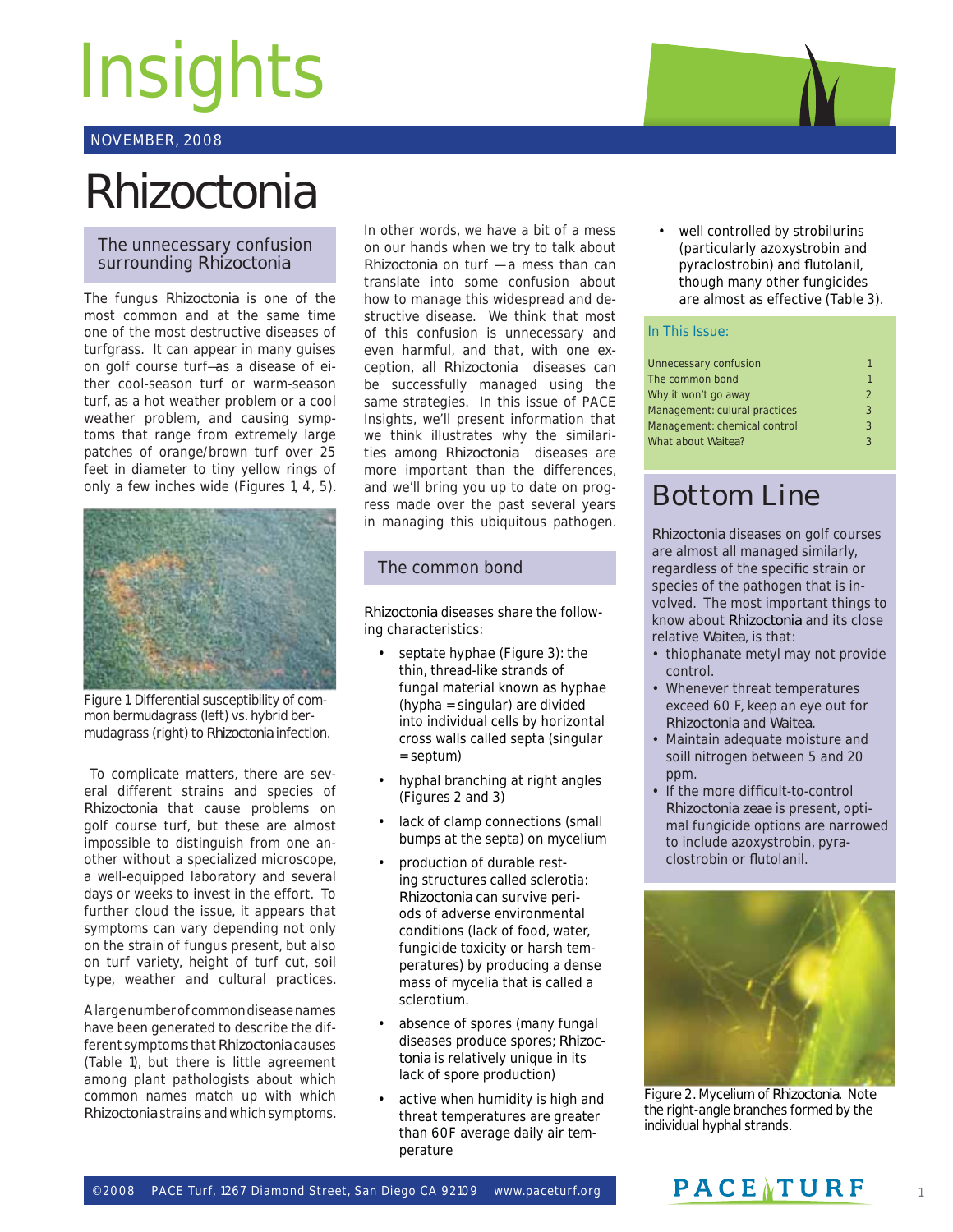

Figure 3. Close-up of an individual *Rhizoctonia* hypha, illustrating right-angle branching and septae (arrows). Figure 4. *Rhizoctonia* on buffalograss



Table 1. *Rhizoctonia* diseases on golf course turf. *Rhizoctonia* causes many different symptoms, depending on turf type, weather, mowing height and fungal strain. As a result, disease descriptions often overlap with one another, making precise disease identification almost impossible.

| <b>Common</b><br>name(s)                                                  | <b>Scientific</b><br>name            | <b>Susceptible turf</b>                                                                                                                                                               | <b>Symptoms</b>                                                                                                                                                                                                                                                                                                                            |
|---------------------------------------------------------------------------|--------------------------------------|---------------------------------------------------------------------------------------------------------------------------------------------------------------------------------------|--------------------------------------------------------------------------------------------------------------------------------------------------------------------------------------------------------------------------------------------------------------------------------------------------------------------------------------------|
| • Yellow patch<br>• Cool season<br>brown patch<br>• Winter brown<br>patch | Rhizoctonia<br>cerealis              | Cool-season, low mown turf,<br>sometimes bermuda and zoysia                                                                                                                           | Yellow to tan patches or rings 6 inches - 3 feet<br>diameter; usually no smoke rings; occurs fall<br>through spring                                                                                                                                                                                                                        |
| • Brown patch<br>• Large patch<br>• Zoysia patch                          | Rhizoctonia<br>solani                | • Cool-season (bent, blue, fescue,<br>rye) and warm-season (bermuda,<br>kikuyu, zoysia and paspalum)<br>• Warm-season (bermuda,<br>centipede, St. Augustine, zoysia)<br>• Zoysiagrass | • Brown or tan patches 2 inches to 3 ft<br>diameter, sometimes with smoke ring<br>• Large circular patches 3 - 25 ft diameter,<br>with turf orange or brown<br>• Symptoms in autumn or spring, usually in<br>same place as previous year. Large patches<br>(up to 25 'diameter) or rings characterized<br>by thinning, yellow-orange turf. |
| Leaf and sheath<br>spot                                                   | Rhizoctonia<br>zeae and R.<br>oryzae | Tall fescue, bentgrass, centipede,<br>St. Augustine, bermuda                                                                                                                          | Varying symptoms similar to brown patch;<br>may be difficult to control with thiophanate-<br>methyl                                                                                                                                                                                                                                        |

This plaintive cry comes from superintendents who have done everything by the book in managing *Rhizoctonia* – scouting, moisture management, nitrogen management, fungicide applications — and still, the disease comes back year after year, frequently in the same location each time. The *Rhizoctonia* just refuses to be eradicated. A look at this fungus' life history will explain why.

First and foremost, *Rhizoctonia* is a soil fungus, and can live happily on decaying organic matter  $-$  without the benefit of any living plants nearby — for months and even years. Therefore, even if you were to remove all turf from an area or plant a turf variety that is resistant to *Rhizoctonia* (Table 2), the fungus would still survive quite happily in the soil. But as soon as susceptible turf plants are nearby, watch out! The fungus will at-

tack them as soon as temperature (>60<br>Why it won't go away the solution as soon as temperature (>60 F) and moisture conditions are right.

> Secondly, *Rhizoctonia* has several ways it gets around cold or dry weather, or even lack of nutrients. The mycelium can go into a type of hibernation in the soil, or on pieces of dead plants. Under these conditions, the fungus doesn't actively grow, but it is most definitely still alive, waiting until the right conditions return. The ability of *Rhizoctonia* to grow saprophytically — that is, on dead organic material — is an important weapon in the fungus' arsenal of survival skills. The fungus can also survive for many years in the soil or dead plants in the form of small, irregularly shaped, structures known as sclerotia. The color, size (1 - 3 mm) and shape varies between the different *Rhizoctonia* species, but the function of the sclerotium is the same — survival. The dense mass of mycelium that forms the sclerotium protects the inner hyphal strands from damage from the environment and other stresses (including fungicides).

These two survival mechanisms allow symptoms of brown patch to disappear in dry conditions or cool conditions and then miraculously reappear in the same general area year after year when environmental conditions are conducive.

Once there is sufficient warmth and moisture, *Rhizoctonia* goes into action rapidly. As the fungus starts to grow in the soil and/or thatch, it will actively seek out living plants by sensing chemical stimulants that the poor, unsuspecting plant inadvertently releases as it grows.

Eventually, *Rhizoctonia* will invade turfgrass plants, and the growth of the mycelium will digest and kill plant tissue in the leaves, stolons and crowns. In so doing, the fungus produces more mycelium and more sclerotia — and the amount of fungal inoculum in the soil increases and increases and increases.

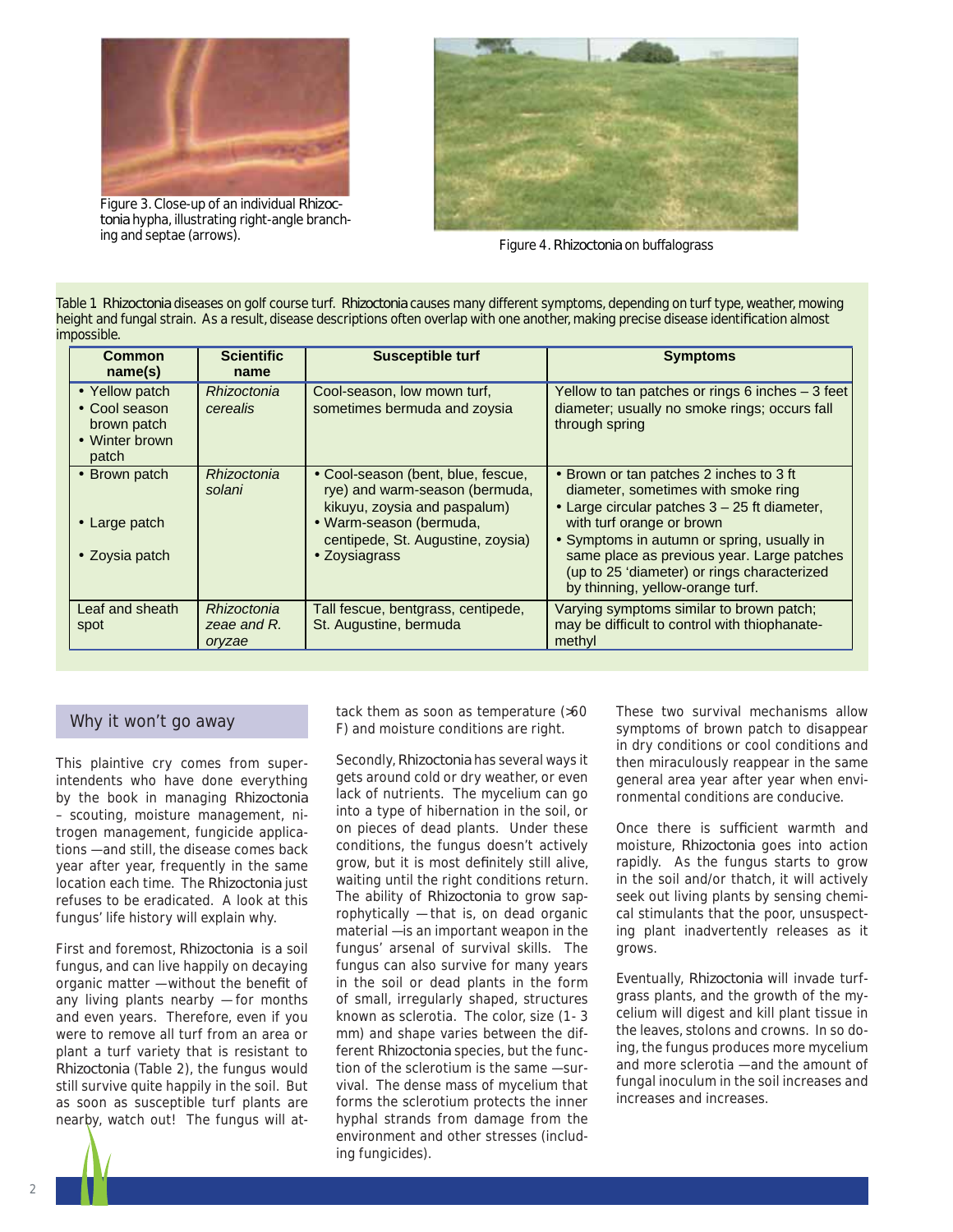### Management: cultural practices

Practices that minimize excessive moisture will decrease the chances of *Rhizoctonia* attack. These include improved drainage in low lying areas, use of penetrants to remove moisture, and moderate nitrogen rates (keeping soil levels between 3 – 20 ppm total plant available nitrogen). Dry soil conditions may also stress the grass and stimulate *Rhizoctonia* attack. Avoiding either excessively wet or dry conditions gives the turf plant the upper hand in the battle against *Rhizoctonia*. Excessive nitrogen can give the fungus a boost because this nutrient is frequently limited in the thatch, which forces *Rhizoctonia* to compete with other soil bacteria and fungi for it. When urea, nitrate or ammonium fertilizers are applied, the competition for nitrogen is reduced and *Rhizoctonia* can easily compete with the other organisms under high nitrogen fertility conditions to reach a living plant. For this reason, *Rhizoctonia* infections are sometimes worse following fertilization with nitrogen.

Turf breeders have made good progress in developing perennial ryegrass, fine leaf fescue and bentgrass varieties that do a good job of resisting *Rhizoctonia* infection. While there are no varieties that are completely resistant to this disease, use of the varieties listed in Table 2 should help to decrease the frequency and severity of *Rhizoctonia* damage.

#### Management: chemical control

It is in the area of chemical control that one important distinction among *Rhizoctonia* diseases appears. As indicated in Table 3, there are several very good fungicide products available for control of *Rhizoctonia* diseases. However, one species of *Rhizoctonia* — *Rhizoctonia zeae*, to be exact — is more difficult to control, and is particularly tolerant to applications of thiophanatemethyl. For this reason, difficult cases of *Rhizoctonia* are typically treated with the strongest and most consistent performers in the arsenal — azoxystrobin, pyraclostrobin and flutolanil (Table 3).

Figure 5. *Rhizoctonia* on seashore paspalum. Note masking of disease symptoms by overseeded turf (arrow)



Table 2. Turf varieties with increased tolerance to brown patch. The varieties listed below were among the best of all entries in resisting infection and/or damage from brown patch caused by *Rhizoctonia* in tests conducted 1999 – 2003 by the National Turfgrass Evaluation Program (www.ntep.org). Data below is limited to studies conducted over a three-year period. Similar trials are not yet completed for tall fescue or bluegrass, and NTEP trials for bermudagrass did not include evaluations for *Rhizoctonia*. Therefore the results for these varieties are not presented.

| <b>Perennial</b><br>ryegrass | <b>Fineleaf</b><br>fescue | <b>Bentgrass</b><br>fairway | <b>Bentgrass</b><br>putting green |
|------------------------------|---------------------------|-----------------------------|-----------------------------------|
| <b>Pizzazz</b>               | <b>Longfellow II</b>      | Penn G-6*                   | Penn G-6*                         |
| Gator 3                      | Ambassador                | Penncross*                  | Bavaria*                          |
| <b>Seville II</b>            | <b>Minotaur</b>           | <b>Brighton</b>             | Vesper*                           |
| <b>Allsport</b>              | <b>Scaldis II</b>         | <b>Grand Prix</b>           | SR 7200*                          |
| Amazing                      | <b>Bighorn</b>            | $L-93*$                     |                                   |
| <b>Secretariat</b>           | <b>Berkshire</b>          | <b>Imperial</b>             |                                   |
|                              |                           | <b>Backspin</b>             |                                   |

Other than that, chemical control strategies are very similar for all *Rhizoctonia* turf diseases. In order to cover foliage well, applications should be made in no more than 2 gallons/1000 square feet, and should not be watered in. Two to three applications, spaced 14 days apart, are usually necessary. Although some of the most effective fungicides can be used at their high labeled rates on a 28 day schedule (Table 3), best results are almost always achieved when these products are used at lower rates on a 14 day schedule.

# What about Waitea?



Brown ring patch (BRP), a new disease of poa greens caused by *Waitea circinata* var. *circinata* shares many features in common with *Rhizoctonia* diseases – particularly yellow patch caused by *Rhizoctonia* cerealis. However, yellow patch is thought to occur only during cool weather (air temperatures 50 - 65F while BRP has been found at a wide range of temperatures, from 50 - 90F. And while yellow patch is fairly easy to control with a wide variety of fungicides, the new disease is not well controlled by fungicides such as thiophanate-methyl (Cleary's 3336), propiconazole (Banner). The most effective products for control of this pathogen include polyoxin-D (Endorse), flutolanil (Prostar), or triticonazole (Trinity). Combinations of Endorse plus Banner Maxx, Trinity plus Insignia, or Heritage plus Banner have also been effective.



3